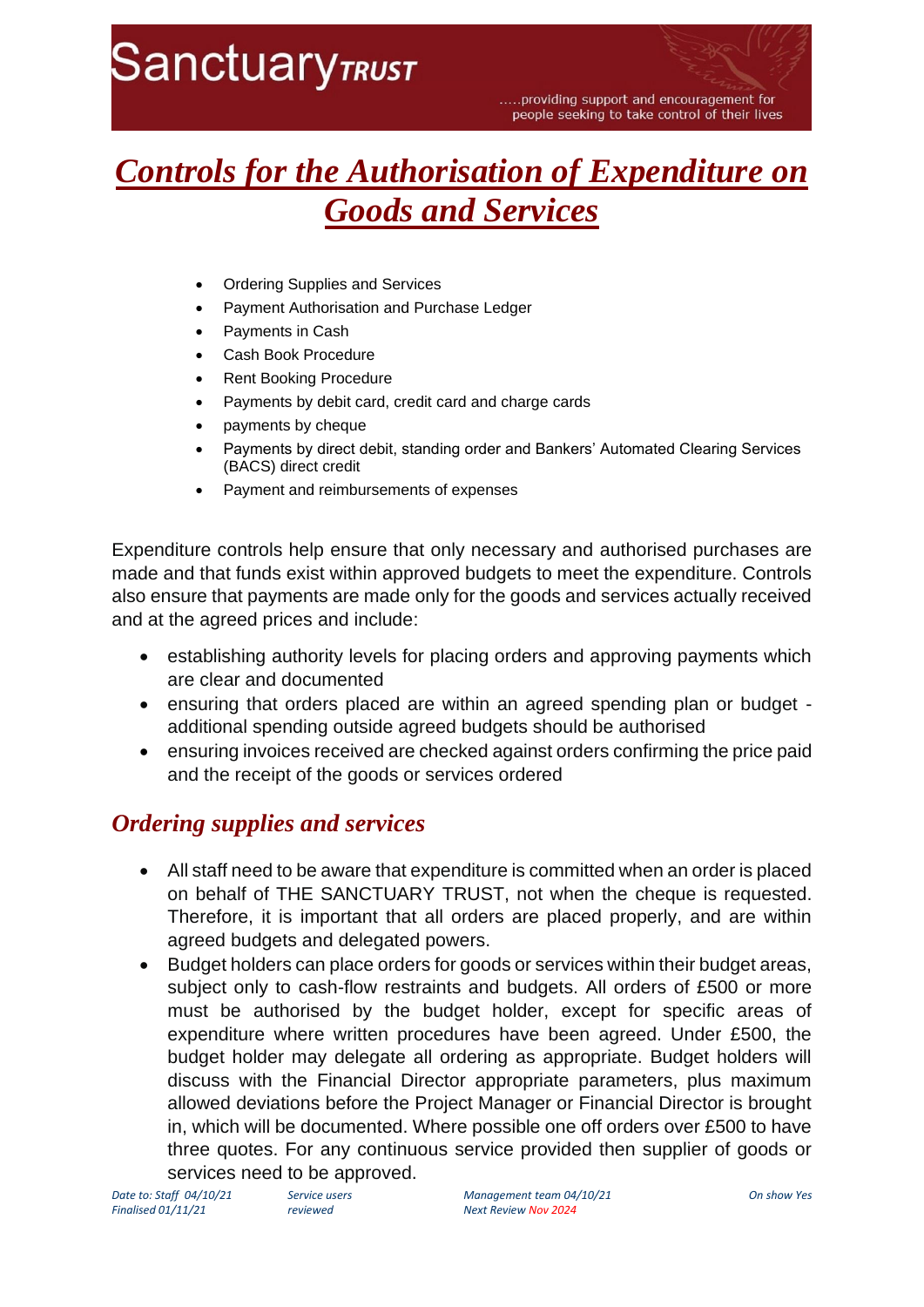.....providing support and encouragement for people seeking to take control of their lives

- To gain approval a supplier would have had to of provided goods or services in a cost effective and SMART way. Satisfying the best quotation, time and cost wise for goods or services. Or there be sufficient reason or justification or special feature being offered by prospective supplier.
- Any lease, hire purchase agreement or other contract involving expenditure will be subject to the same authorisation procedure as above, with the appropriate expenditure amount being the total committed expenditure over the period of the contract, or where the contract is open-ended, over the first 12 months of the contract. Larger contracts should not be entered into without adequate advice from a relevant professional adviser (e.g. accountant, solicitor, surveyor).
- Orders of £500 or more must be placed in writing. Orders under £500 but over £100 should be in writing where practical. Each Project will devise appropriate ways of keeping records of such orders, which will be contained in an Appendix. Suppliers must be requested to produce invoices. If payment is needed on or before delivery or no credit is given, a 'pro-forma' should be provided.
- While claims for small items of expenditure may be made via petty cash (see section 3 and expenses policy), adequate supporting documentation, preferably receipts must be obtained. Large items requiring cash payment must be checked with the Operations Department before the arrangement is confirmed.

### *Payment authorisation and Purchase Ledger*

- All invoices must be authorised for payment by the Project Manager, although the actual checking of details may be delegated. The Project Manager is responsible for checking invoices for accuracy in terms of figures and conformity with the order placed, that the services or goods have been received, and following up any problems. Operations Department must be informed if there are queries delaying authorisation or if payment is to be withheld for any reason.
- A Master Purchase Ledger is managed by Operations Department, where expenditure and purchase invoices are posted to the correct fund code/department. All incoming invoices are to be authorised with received date and signature clearly marked on invoice, and then passed to the Operations Department as soon as they arrive. Invoices will be recorded on to the Purchase Ledger within two days, unless there are coding problems. Once authorised as above, suppliers will be paid within the appropriate timescale.
- Refunds of overpayments or cancellations of bookings/orders can be fully delegated to the relevant activity manager or administrator (note that this does not include any 'compensation' or similar payment).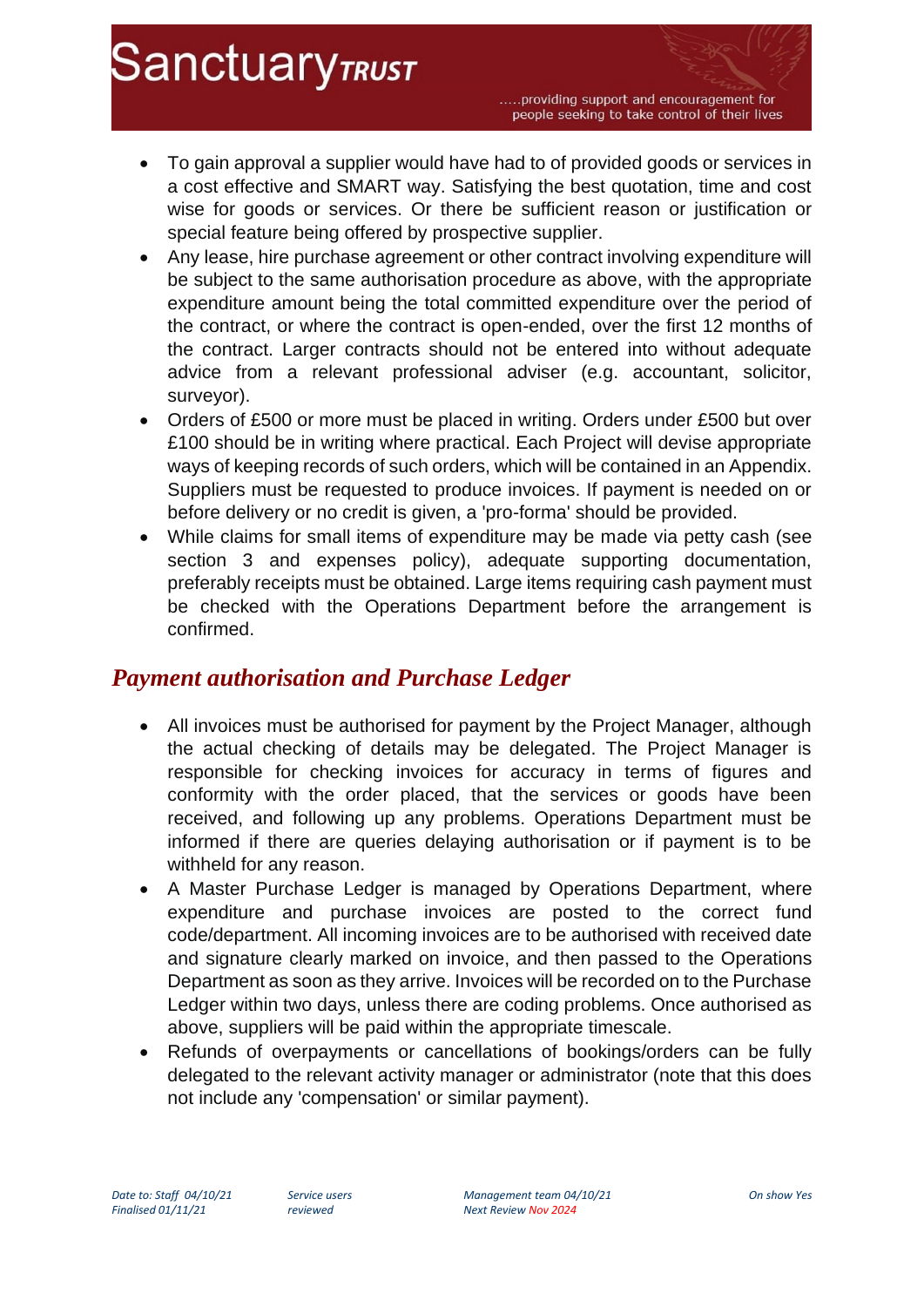### *payments in cash*

- A petty cash system will be operated by every Project Leader.
- All purchases must be authorised and receipt/invoice signed by the Project Leader.
- Petty cash will be topped up as needed, where the amount spent is reimbursed. It is intended for small items, up to £20. Anything over this should be paid by cheque/card where possible. The petty cash has a balance limit of £250. The petty cash balance will be reconciled when re-storing the balance, or monthly if this is more frequent.
- All cash issued will be signed for, and all cash returned will be initialled. The project manager and assistant are responsible for ensuring cash and receipts are returned as soon as possible after the event etc. No further floats may be issued for a similar purpose, unless the previous float has been accounted for.
- Mixing money or receipts from different petty cash sources creates large accounting problems. In a real emergency, where another cash float has to be used for something, a clear record must be kept, and brought to Operation Departments' attention.
- Any substantial cash amount over £250 balance will be banked.
- Cash will be kept in locked metal cabinets wherever possible. Appropriate arrangements will be made for cash box security.

# *Cash Book Procedures*

- Cash in (income). Date column to be filled in with current date. Enter an explanation in the item column of where the cash has come from. If rent after completing item and the rent receipt and rent booking procedures, enter a B in the next column. The amount of cash should then be booked (e.g. rent = 24.00, cash from bank 250.00) in the In column.
- Cash out (expenditure). Date column to be filled in as above, add description of goods/services to purchase. Enter the amount of money taken in the Out column. After purchase complete a new entry in the In column for change. Enter cost of goods/services in the Breakdown columns.
- After each entry complete balance column
- At the end of each week make totals line and check balance with tin. At the bottom of each page make carried forward (c/f) line and brought forward (b/f) at top of new page.

# *Rent Receipt and Booking Procedure*

• Rent is also known as service charge and pays for the part of the service users stay that are not covered by Housing Benefit (HB) or any other Revenue Grant.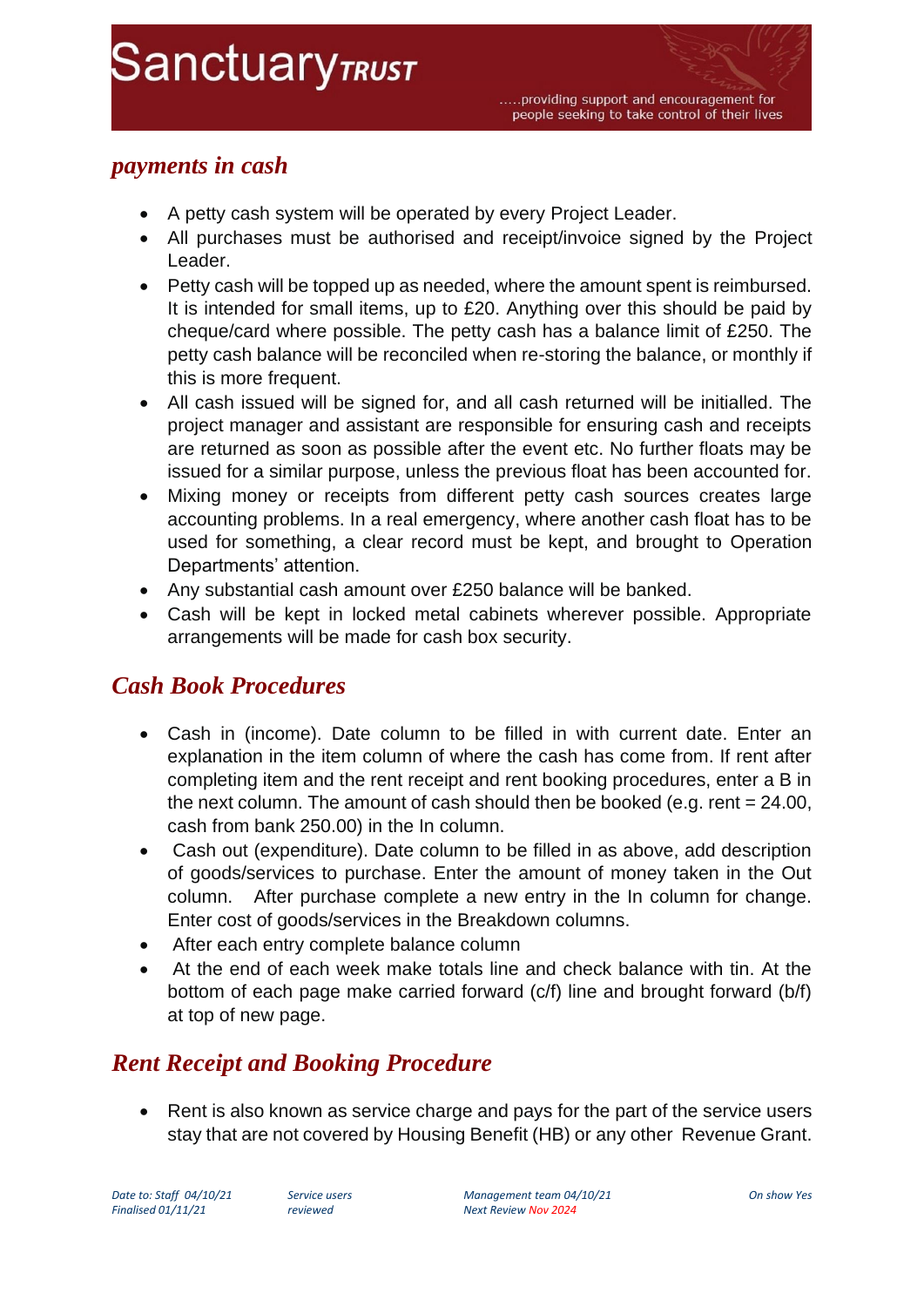

.....providing support and encouragement for people seeking to take control of their lives

The rent is set by the Budget Holder in conjunction with the Finance Director and due weekly in advance.

- Invoices will be given out to residents on a weekly basis.
- Payments will be taken and invoice given by Checking that the card is underneath the receipt and copy receipt of the same number. Use ball point pen to fill out:

| Date                            |
|---------------------------------|
| Received From (resident's name) |
| The Sum of: (in words)          |
| Amount in Figures               |
| Arrears rent owing Figures      |
| For (resident's room number)    |
| <b>Tick For Rent</b>            |
| Sign Rec'd By                   |
|                                 |

- Remove the top (white) receipt from the receipt book and give it to the resident in exchange for the amount noted on the receipt given.
- Put the card under the receipt and copy receipt of the next number and clip the receipt book to the front of the green residents' rent folder.
- Put the money in the petty cash tin and mark the income in the petty cash book as name of service user / B / Amount in the appropriate columns.
- Enter the receipt number date and amount on the residents' front page of the computer Management Console, and in the resident's folder.
- Complete the paid entry in the current accounting system.

# *Payments by debit card, credit card and charge cards*

- Cards will be issued to Directors, Area managers, managers and Team Leaders where they are deemed necessary to fulfil their role within the organisation.
- Spending limits will be agreed for each individual and set by the Financial Director.
- Cards must be returned to the Office manager, cancelled and destroyed appropriately by anyone leaving the charity or if the authorisation of the card's use is withdrawn.
- Debit card expenditure is supported by an invoice and recorded and analysed in accounting records.
- All purchases are to be authorised by the line manager.
- Any significant purchases of over £50 need to be authorised by a line manager or in the case of IT or specialist equipment, the specification needs to be agreed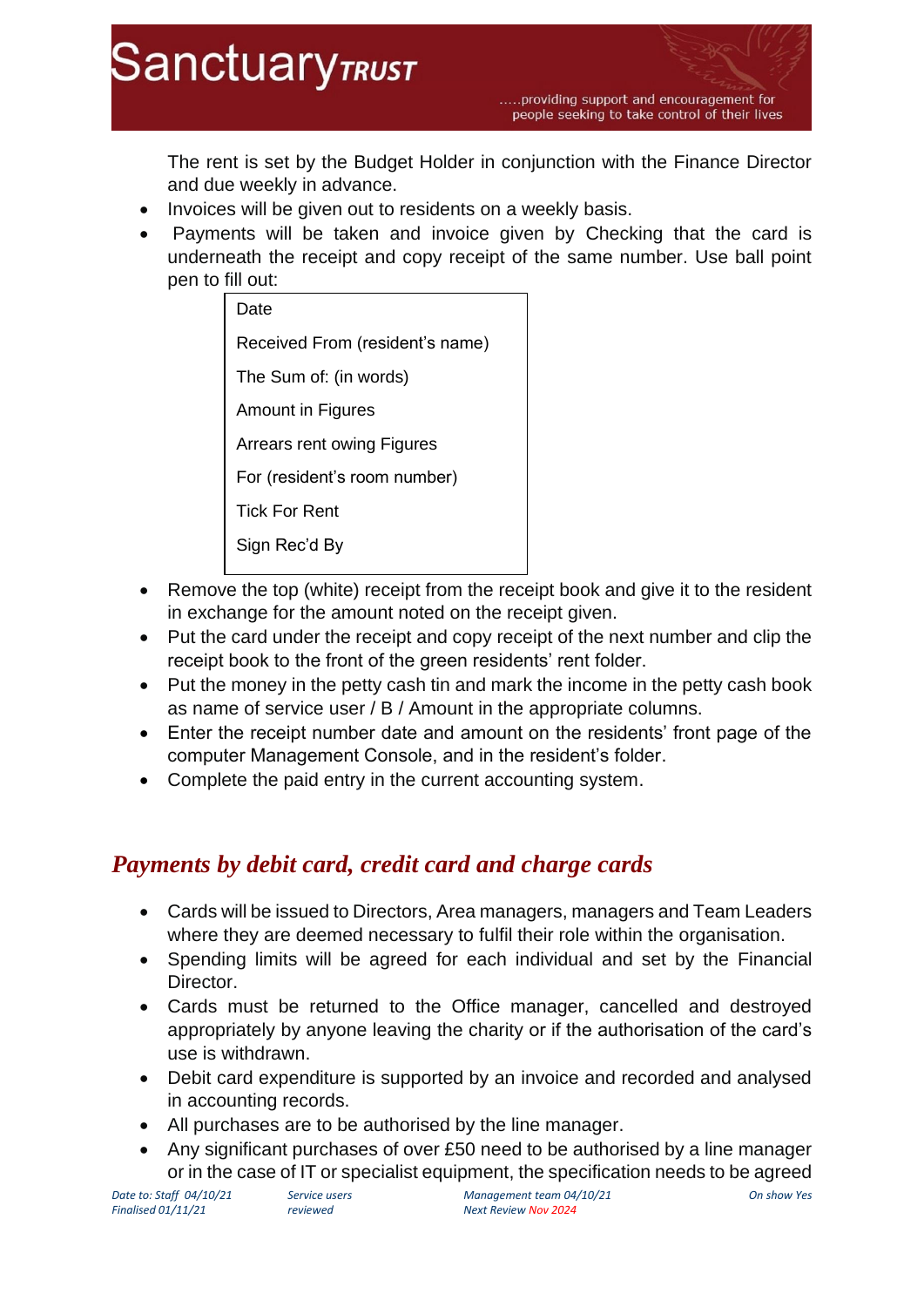by the Office manager in accordance with the appropriate provider (Smartertec in the case of IT).

• Monthly credit card statements are produced and expenditure summary sheets are sent to all card holders, all receipts should match the spend on the summary sheet, filed behind the statement in date order, signed by line manager and returned to operations (main office). Where appropriate expenditures to be noted which project it is for i.e Halsall House, Step within 5 days of the end of the month.

#### *payments by cheque*

- Signatories will only be drawn from senior staff and Trustees, and any new signatory must be approved by the Trustees before the bank is notified. All cheques require two signatories. Cheque signatories should check that the expenditure has been authorised by the appropriate person before signing the cheque. Salary payments (not paid by BACS) require the signature of the Director, Company Secretary, Financial Director or a member of the Management Committee, plus one other.
- Signatories will not sign cheques which are payable to themselves, or blank cheques. Cheques should be filled in completely (with payee, amount in words and figures, and date) before cheques are signed. The only acceptable exception is that the amount can be blank as long as the cheque is endorsed 'Not more than £ ....'. Receipts for this type of expenditure must be returned immediately.
- The day-to-day limit on encashment of cheques is £250. However, where a larger cash float is required (for a major event like a residents' holiday for example), this may be approved by the Financial Director with the Director.

# *Payments by direct debit, standing order and Bankers' Automated Clearing Services (BACS) direct credit*

- The difference between Direct Debits and Standing Orders is that the bank account holder is the only party to the arrangement who can make changes to the amount or collection date of a standing order. With a direct debit only the recipient of the monies can amend the amount, having notified the payer before so doing.
- BACS Direct Credit is a simple, secure and reliable service, which enables organisations of all sizes to make payments by electronic transfer directly into a bank or building society account. Sanctuary Trust will ensure that it has robust controls in place, because the nature of these payments makes it difficult to recall them before the payee's account is credited, in the event of errors or fraudulent transfers being discovered.

*Date to: Staff 04/10/21 Service users Management team 04/10/21 On show Yes*